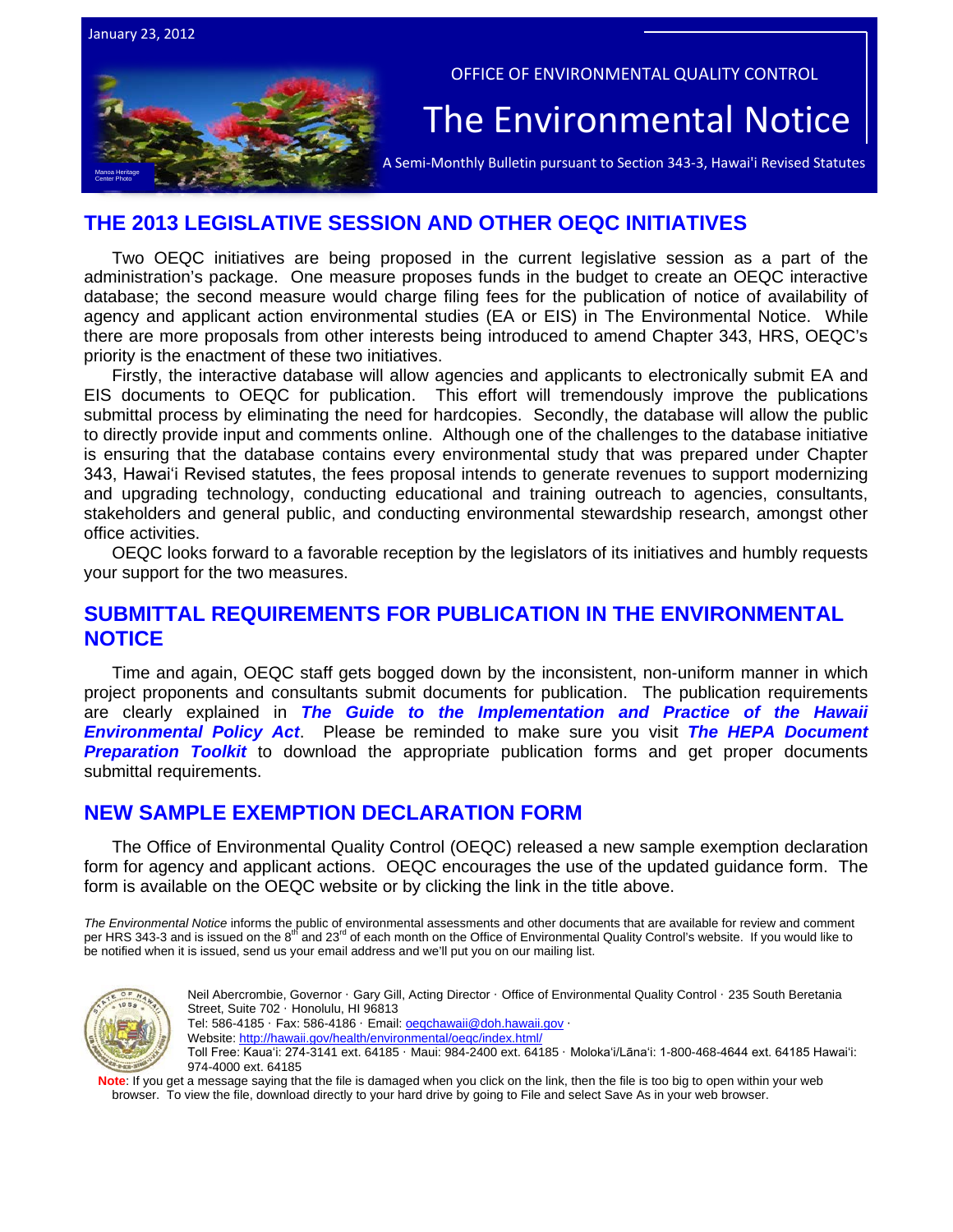# **FRONT PAGE**

# **MAUI (HRS 343)**

| O'AHU (HRS 343)                                                                                       |  |
|-------------------------------------------------------------------------------------------------------|--|
| 2. Interstate Route H-1 Rehabilitation, Middle Street to Vicinity of Ward Avenue, 5(b) DEA (AFNSI)  3 |  |
| NATIONAL ENVIRONMENTAL POLICY ACT (NEPA)                                                              |  |
|                                                                                                       |  |
|                                                                                                       |  |
| <b>COASTAL ZONE MANAGEMENT NOTICES</b>                                                                |  |
| <b>SHORELINE NOTICES</b>                                                                              |  |
| <b>FEDERAL NOTICES</b>                                                                                |  |
|                                                                                                       |  |

|    | 3. Findings of Failure to Submit a Complete State Implementation Plan for Section 110(a) Pertaining to the |  |
|----|------------------------------------------------------------------------------------------------------------|--|
|    |                                                                                                            |  |
|    |                                                                                                            |  |
|    |                                                                                                            |  |
| 6. |                                                                                                            |  |
|    |                                                                                                            |  |
|    | 8. Meetings for Nā Hoa Pili O Kaloko-Honokohau National Historical Park Advisory Commission 11             |  |
|    | 9. Protection of Stratospheric Ozone: 2013 Critical Use Exemption From the Phaseout of Methyl Bromide 11   |  |
|    | 10. Endangered and Threatened Wildlife and Plants: Proposed Listing Determinations for 82 Reef-Building    |  |
|    | Coral Species; Proposed Reclassification of Acropora palmata and Acropora cervicornis from Threatened to   |  |
|    |                                                                                                            |  |
|    | 11. Taking of Marine Mammals Incidental to Commercial Fishing Operations; False Killer Whale Take          |  |
|    |                                                                                                            |  |
|    |                                                                                                            |  |

| <b>GLOSSARY</b> |  |  |
|-----------------|--|--|
|-----------------|--|--|

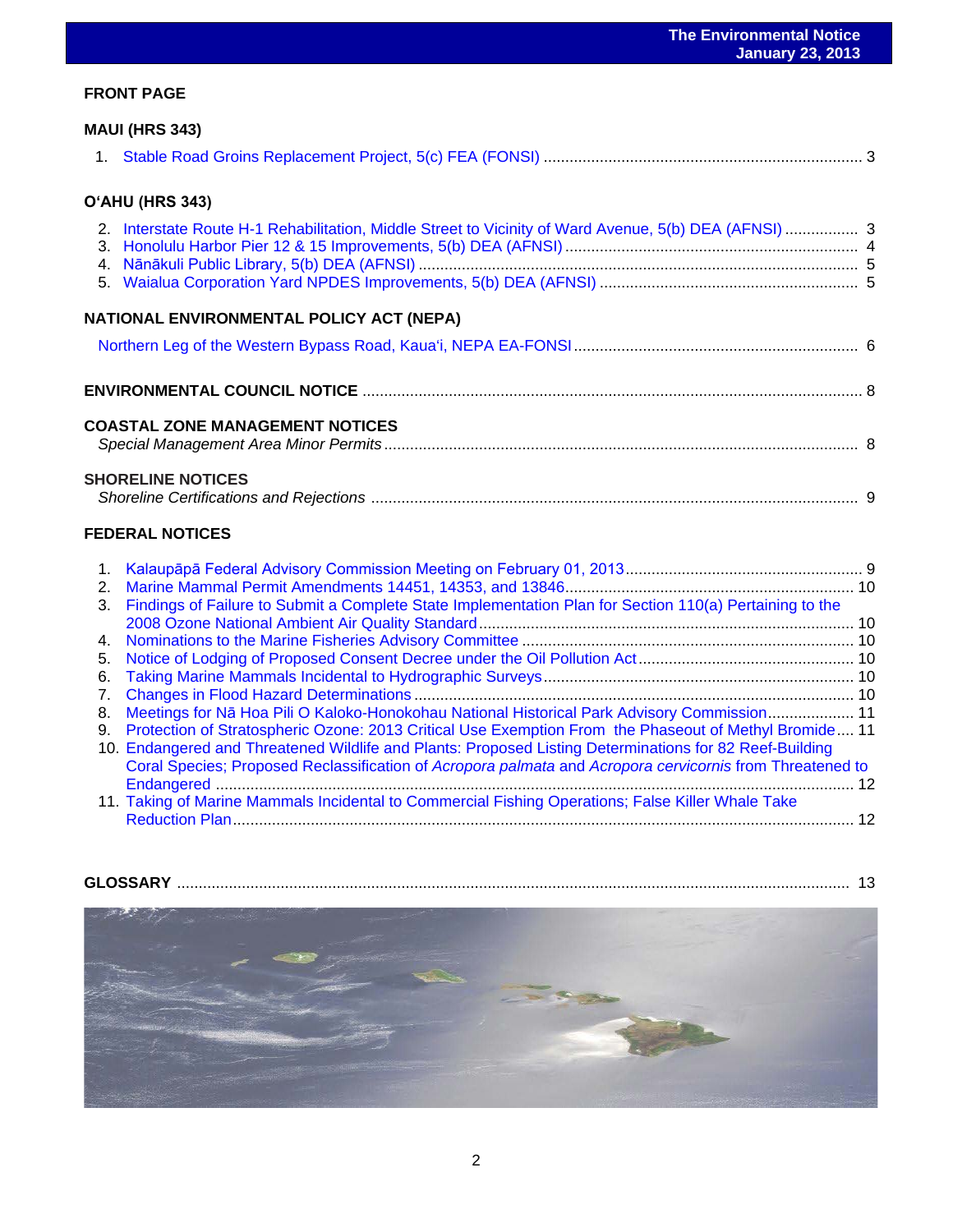# ֖֖֧֧֧֪֪֪֪֪֪֪֦֧֚֚֚֚֚֚֚֚֚֚֚֚֚֚֚֚֚֚֚֬֡֡֡֡֬֝֬֝֓֝ **MAUI (HRS 343)**

## **1. Stable [Road Groins Replacement Project,](http://oeqc.doh.hawaii.gov/Shared%20Documents/EA_and_EIS_Online_Library/Maui/2010s/2013-01-23-FEA-5C-Stable-Road-Groins-Replacement-Project.pdf) 5(c) FEA (FONSI)**

| Island:            | Maui                                                                                   |      |  |  |
|--------------------|----------------------------------------------------------------------------------------|------|--|--|
| District:          | Wailuku                                                                                |      |  |  |
| TMK:               | Beach Fronting TMK's (2) 3-8-002-071, 077, 076, 074 & 078                              |      |  |  |
| <b>Permits:</b>    | <b>Conservation District Use Permit</b>                                                |      |  |  |
| <b>Applicant:</b>  | Stable Road Beach Restoration Foundation Inc., 584A Stable                             | Maui |  |  |
|                    | Road, Pā'ia, HI 96779.                                                                 |      |  |  |
|                    | Contact: Jeffrey A. Lundahl, (808) 871-4110                                            |      |  |  |
| <b>Approving</b>   |                                                                                        |      |  |  |
| Agency:            | State of Hawai'i, Department of Land and Natural Resources, Office of Conservation and |      |  |  |
|                    | Coastal Lands, 1151 Punchbowl Street, Room 131, Honolulu, HI 96809-0621. Contact:      |      |  |  |
|                    | Kimberly K. Tiger Mills, (808) 587-0381                                                |      |  |  |
| <b>Consultant:</b> | Jeffrey A. Lundahl, (808) 871-4110                                                     |      |  |  |
| <b>Status:</b>     | Finding of No Significant Impact Determination                                         |      |  |  |

Decades of chronic beach erosion and retreat at the project beach have resulted in adverse environmental impacts to beach use, water quality, marine life and habitat for endangered species. The Project Need is to protect, preserve and conserve a highly used, public beach consistent with the Maui Beach Management Plan and Hawaiʻi Coastal Zone Management Act. The Project Purpose is to preserve, protect and conserve the public beach in a longer lasting and more sustainable manner than by existing geotube, sand retention devices (groins) approved for a temporary Evaluation Project, which has proven to successfully accomplish the Project Need and produce beneficial environmental effects. The Proposed Action is to replace four existing, geotube groins with four, more durable rock groins of the same scale and at the same general locations. The Evaluation Project is a full scale, site specific model of the Proposed Action. Its extensive environmental monitoring produced real, empirical data and performance assessments for a realistic prediction and reliable finding of no significant adverse environmental impact by the Proposed Action. Several similar rock groins have existed immediately down drift of the project beach for more than 72 years resulting in increased beach width despite intervening seawalls and revetments.

# **OʻAHU (HRS 343)**

## **2. [Interstate Route H-1 Rehabilitation, Middle Street to Vicinity of Ward Avenue,](http://oeqc.doh.hawaii.gov/Shared%20Documents/EA_and_EIS_Online_Library/Oahu/2010s/2013-01-23-DEA-5B-Interstate-Route-H-1-Rehabilitation.pdf) 5(b) DEA [\(AFNSI\)](http://oeqc.doh.hawaii.gov/Shared%20Documents/EA_and_EIS_Online_Library/Oahu/2010s/2013-01-23-DEA-5B-Interstate-Route-H-1-Rehabilitation.pdf)**

| Island:                        | Oʻahu                                                                               |             |
|--------------------------------|-------------------------------------------------------------------------------------|-------------|
|                                |                                                                                     |             |
| District:                      | Honolulu                                                                            | Kahuki      |
| TMK:                           | Interstate Route H-1 right-of-way, 1-6-021:005, 1-6-                                | Haleiwa     |
|                                | 024:001, and 1-6-024:003                                                            |             |
| <b>Permits:</b>                | CZM, NPDES, Noise Permit, and Noise Variance                                        |             |
| <b>Proposing/Determination</b> |                                                                                     | Wajana<br>Œ |
| Agency:                        | State of Hawai'i, Department of Transportation,                                     |             |
|                                | Highways Division, 869 Punchbowl Street, Honolulu, HI                               |             |
|                                | 96813. Contact: Ross Hironaka, (808) 768-7575.                                      |             |
| <b>Consultant:</b>             | Parsons Brinckerhoff, 1001 Bishop St., American Savings                             |             |
|                                | Bank Tower, Suite 2400, Honolulu, HI 96813. Contact: James Hayes, (808) 566-2239    |             |
| <b>Status:</b>                 | Statutory 30-day public review and comment period starts, comments are due by Febre |             |
|                                | 22, 2013. Send comments to the proposing/determination agency and consultant.       |             |

The State of Hawaiʻi Department of Transportation, Highways Division (HDOT) and the Federal Highway Administration (FHWA) are proposing to rehabilitate Interstate Route H-1 between Middle



comments are due by February

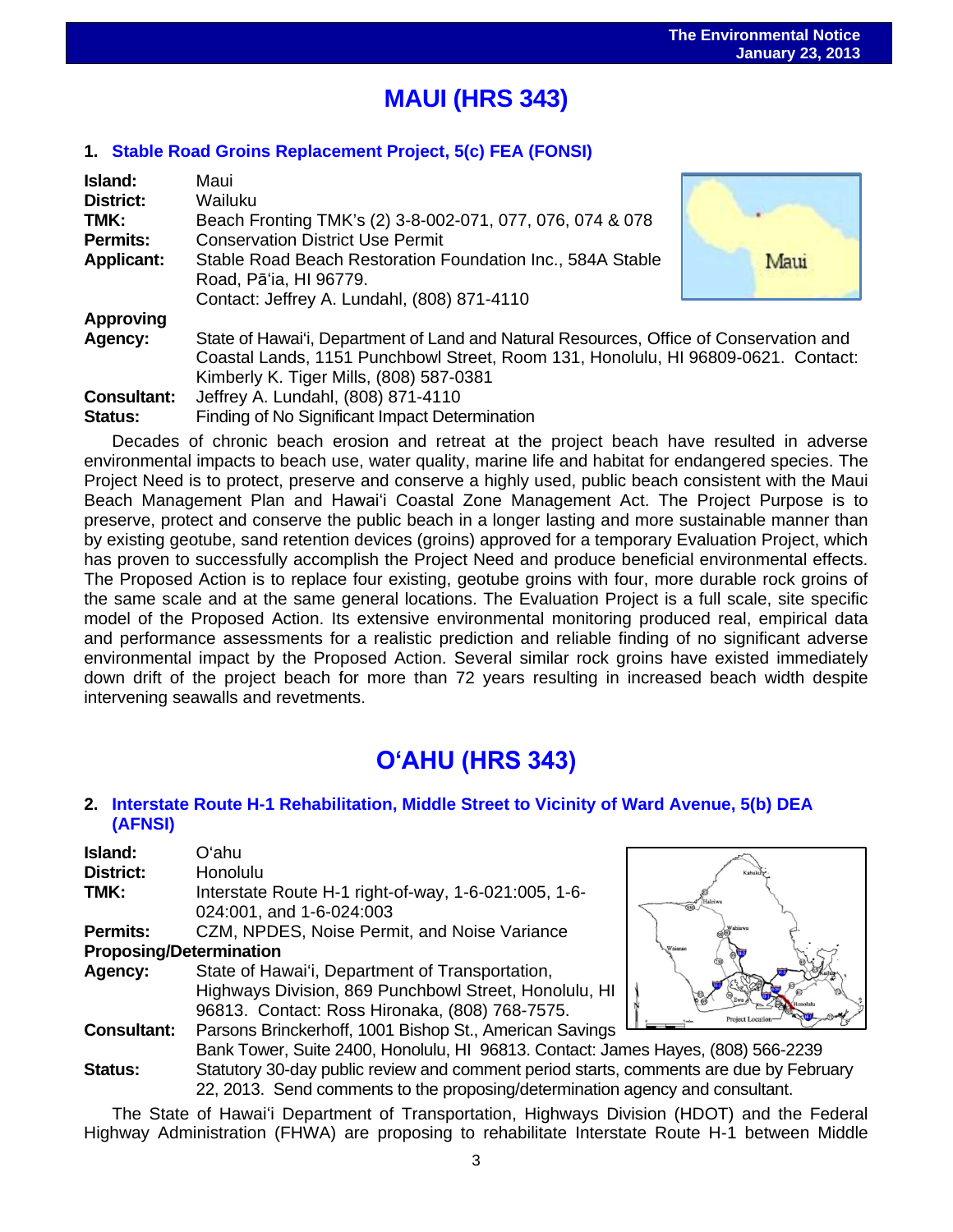#### **The Environmental Notice January 23, 2013**

 Street and the vicinity of Ward Avenue. The work would include pavement rehabilitation or resurfacing, permanent restriping to accommodate four (10-foot wide) through lanes, replace highway lighting, and the addition of a concrete glare screen. In addition, Nuʻuanu Stream Bridge would be widened along with other minor modifications to allow for the four through lanes. The proposed project is consistent with the O'ahu Regional Transportation Plan 2035 and has been developed to prolong the interstate's surface life; address congestion in the Interstate Route H-1 corridor; and improve safety. A public informational meeting will be held at Farrington High School's Cafeteria on Wednesday, February 6, 2013 at 6 p.m.

## **3. [Honolulu Harbor Pier 12 & 15](http://oeqc.doh.hawaii.gov/Shared%20Documents/EA_and_EIS_Online_Library/Oahu/2010s/2013-01-23-DEA-5B-Honolulu-Harbor-Pier-12-15-Improvements.pdf) Improvements, 5(b) DEA (AFNSI)**

| Island:                                                            | Oʻahu                                                 |  |  |  |  |
|--------------------------------------------------------------------|-------------------------------------------------------|--|--|--|--|
| District:                                                          | Honolulu                                              |  |  |  |  |
| TMK:                                                               | 2-1-001:043, 044, 045, 055, 056                       |  |  |  |  |
| <b>Permits:</b>                                                    | Department of the Army, Section 10                    |  |  |  |  |
| <b>Proposing/Determination</b>                                     |                                                       |  |  |  |  |
| State of Hawai'i, Department of Transportation, Harbors<br>Agency: |                                                       |  |  |  |  |
|                                                                    | Division (DOT-H), Hale Awa Ku Moku Building, 79 South |  |  |  |  |
|                                                                    | Nimitz Highway, Honolulu, HI 96813-4898. Contact:     |  |  |  |  |
|                                                                    | Sharilyn Ikeda, (808) 586-2458                        |  |  |  |  |



**Status:** Statutory 30-day public review and comment period starts, comments are due by February 22, 2013. Send comments to the proposing/determination agency.

The State of Hawaiʻi Department of Transportation, Harbors Division (DOT-H) proposes to construct new berthing and mooring improvements and utilities at Piers 12 and 15 in Honolulu Harbor. The improvements will accommodate two spill response boats and one spill response barge operated by the Marine Spill Response Corporation (MSRC) and the Clean Islands Council (CIC), non-profit entities that provide mandatory oil spill response, prevention, and training within the State. These three spill response vessels are being temporarily berthed at Pier 35, but a permanent location that allows quick access to potential incident areas is needed. Piers 12 and 15 provide an optimal location in central Honolulu Harbor, the hub of the State's maritime industry with a high volume of ship traffic. By berthing the spill responders at Piers 12 and 15, they will also be in close proximity to other emergency responders (e.g., Hawaiʻi Spill Response Center at Sand Island, fire boat at Pier 15, salvage divers at Pier 13, U.S. Coast Guard at Sand Island), enhancing overall response capability. The need for a permanent berthing location for MSRC and CIC has been accelerated by the State's proposed Kapālama Container Terminal project. This high priority project will result in a series of harbor relocations, including displacing MSRC and CIC from their temporary berth at Pier 35. As such, the proposed action also supports the timely implementation of other State harbor improvements. The proposed improvements at Piers 12 and 15 will consist of new berthing and mooring structures with appropriate fendering systems. Due to the poor condition of the existing piers, a structural slab on piles will be constructed over the existing bulkhead. The structural slab will not be connected to and will not impose a load on the existing bulkhead. The slab will connect to pile-supported loading platforms and mooring dolphins used to berth the MSRC and CIC vessels. At Pier 12 and 15, the berthing structures will be located 20 feet and 35 feet, respectively, away from the existing bulkhead. This eliminates the need for dredging and minimizes impacts on the existing coral communities surrounding the pier. At Pier 15, the project will demolish a portion of an existing shed building in order to provide additional room for truck access. There will be no impact to the existing fire station and fire boat pier. The project will also remove a number of old concrete piles and debris located along the sea floor adjacent to Pier 15 in order to provide adequate draft clearance. The project does not include dredging. The proposed action will require a Department of the Army (DA) permit in accordance with Section 10 of the Rivers and Harbors Act; and a National Pollutant Discharge Elimination System (NPDES) MS4 permit from the State of Hawai'i Department of Health.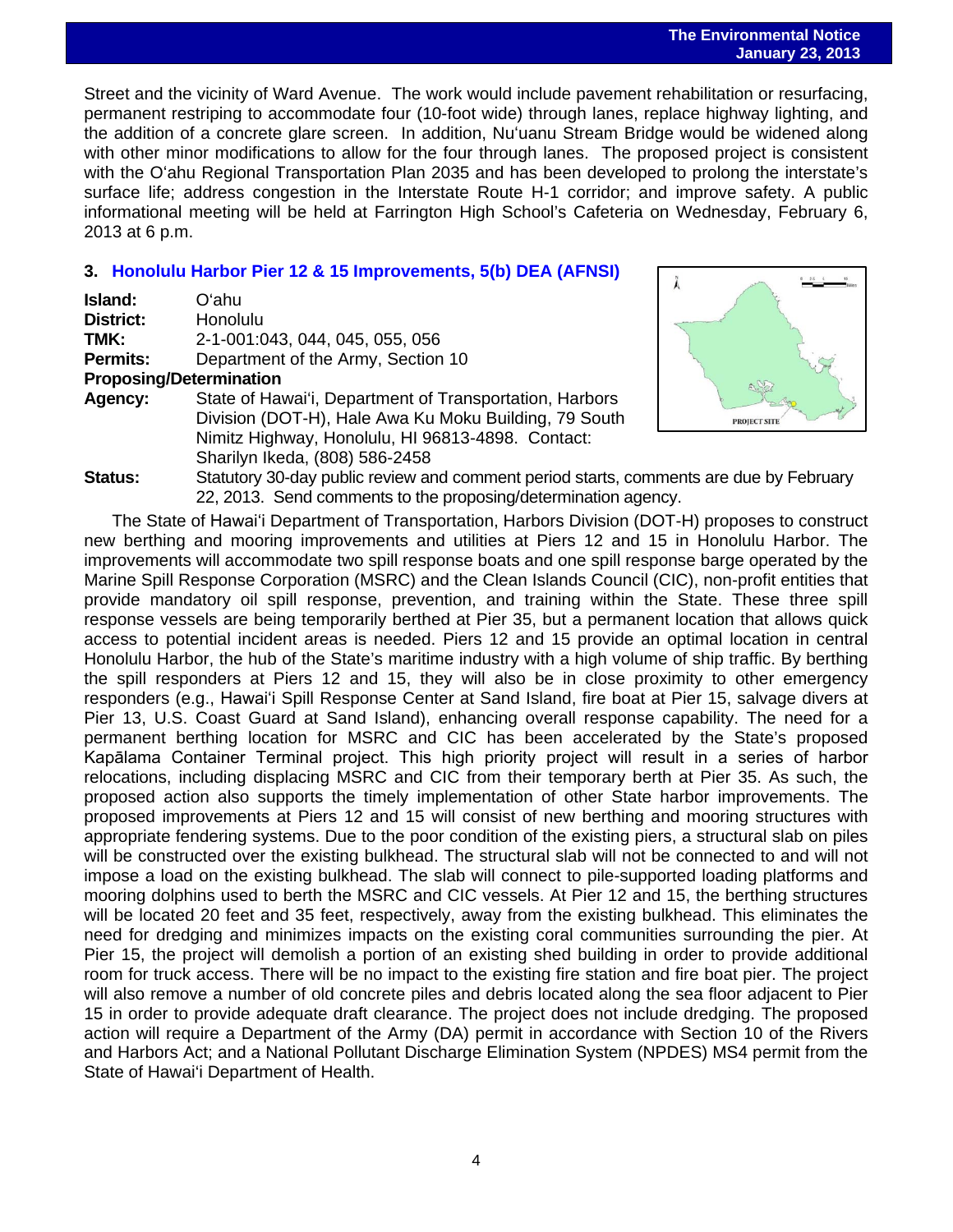Kahuku

# **4. [Nānākuli Public Library](http://oeqc.doh.hawaii.gov/Shared%20Documents/EA_and_EIS_Online_Library/Oahu/2010s/2013-01-23-DEA-5B-Nanakuli-Public-Library.pdf), 5(b) DEA (AFNSI)**

| Island:                        | Oʻahu                                                                                  |                                           |
|--------------------------------|----------------------------------------------------------------------------------------|-------------------------------------------|
| District:                      | Wai'ānae                                                                               | Waialua                                   |
| TMK:                           | 8-9-02:065 (por)                                                                       | <b>O'AHU</b>                              |
| <b>Permits:</b>                | R-5 Zoning Height waiver, Special Management Area                                      | Makaha<br>Pear                            |
|                                | Use Permit-Major                                                                       | <b>PROJECT</b><br><b>SITE</b>             |
| <b>Proposing/Determination</b> |                                                                                        | Barbers<br>Makar<br>Ewa<br>Point<br>Point |
| Agency:                        | State of Hawai'i, Department of Accounting & General                                   |                                           |
|                                | Services (DAGS), Kalanimoku Building, 151 Punchbowl Street, Honolulu, HI 96813.        |                                           |
|                                | Contact: Mr. Marcus Rivera (808) 586-0479                                              |                                           |
| <b>Consultant:</b>             | Kimura International, 1600 Kapiolani Boulevard, Suite 1610, Honolulu, HI 96814.        |                                           |
|                                | Contact: Leslie Kurisaki, (808) 944-8848                                               |                                           |
| <b>Status:</b>                 | Statutory 30-day public review and comment period starts, comments are due by February |                                           |
|                                | 22, 2013. Send comments to the proposing/determination agency and consultant.          |                                           |

The State Department of Accounting and General Services (DAGS), on behalf of, the State of Hawai'i Department of Education, Hawai'i State Public Library System (HSPLS) proposes to construct a new public library in Leeward O'ahu to serve the Nānākuli and Mā'ili communities. The Nānākuli Public Library is proposed on a 3.7-acre portion of a 15-acre, State-owned property on Farrington Highway that was formerly a U.S. Army Recreation Facility known as Camp Andrews. In 2004, the Nānāikapono Elementary School was developed on the mauka portion of the 15-acre State property. The new library will be built on the makai portion of the property. A small portion of the project site will be set aside for a future Leeward Head Start Facility. The Head Start Facility will be developed separately by the Honolulu Community Action Program (HCAP), and is not part of the library project or this EA. The Nānākuli Public Library will be a single-story structure approximately 18,000 square feet in size, with areas for the general public and staff use. Public areas include a lobby, check-out counter, book circulation areas, and restrooms. The library is envisioned to be a unique, community focal point. In addition to typical library components, it will feature multi-purpose rooms for public meeting space, and a sound room for recording small media such as oral language or history. The pinnacle of the library will be a multi-purpose Program Room which will be designed to accommodate larger numbers of people. The Program Room will include sliding glass doors that open up onto a covered lanai and an adjacent outdoor area. The outdoor area can host activities such as movie nights, concerts, or other small gatherings. A common driveway for the library and future Head Start facility is proposed off the existing fire and bus access road for the elementary school. The library parking lot will provide approximately 50 parking stalls. No new ingress/egress points are proposed on Farrington Highway. Library designers worked closely with Nānāikapono Elementary School personnel to ensure that the site design kept pedestrian and vehicular traffic separate, with pedestrian safety foremost in mind. A pedestrian walkway will connect the library and the Nānāikapono Elementary School.

## **4. Waiā[lua Corporation Yard NPDES Improvements 5\(b\) DEA](http://oeqc.doh.hawaii.gov/Shared%20Documents/EA_and_EIS_Online_Library/Oahu/2010s/2013-01-23-DEA-5B-Waialua-Corporation-Yard-NPDES-Improvements.pdf)  [\(AFNSI\)](http://oeqc.doh.hawaii.gov/Shared%20Documents/EA_and_EIS_Online_Library/Oahu/2010s/2013-01-23-DEA-5B-Waialua-Corporation-Yard-NPDES-Improvements.pdf)**

| Island:         | Oʻahu                                                  |
|-----------------|--------------------------------------------------------|
| District:       | Waiālua                                                |
| TMK:            | 6-2-012: 015                                           |
| <b>Permits:</b> | Special Management Area Permit-Major; Special          |
|                 | District; Grubbing, Grading, and Stockpiling; Building |
|                 | Permit for Building, Electrical, Plumbing,             |
|                 | Sidewalk/Driveway and Demolition, Waiver; Variance     |
|                 | from Pollution Controls; NPDES General Permit          |



# **Proposing/Determination**

**Agency:** City and County of Honolulu, Department of Design and Construction, 650 South King Street, Honolulu, Hawaiʻi 96817.

5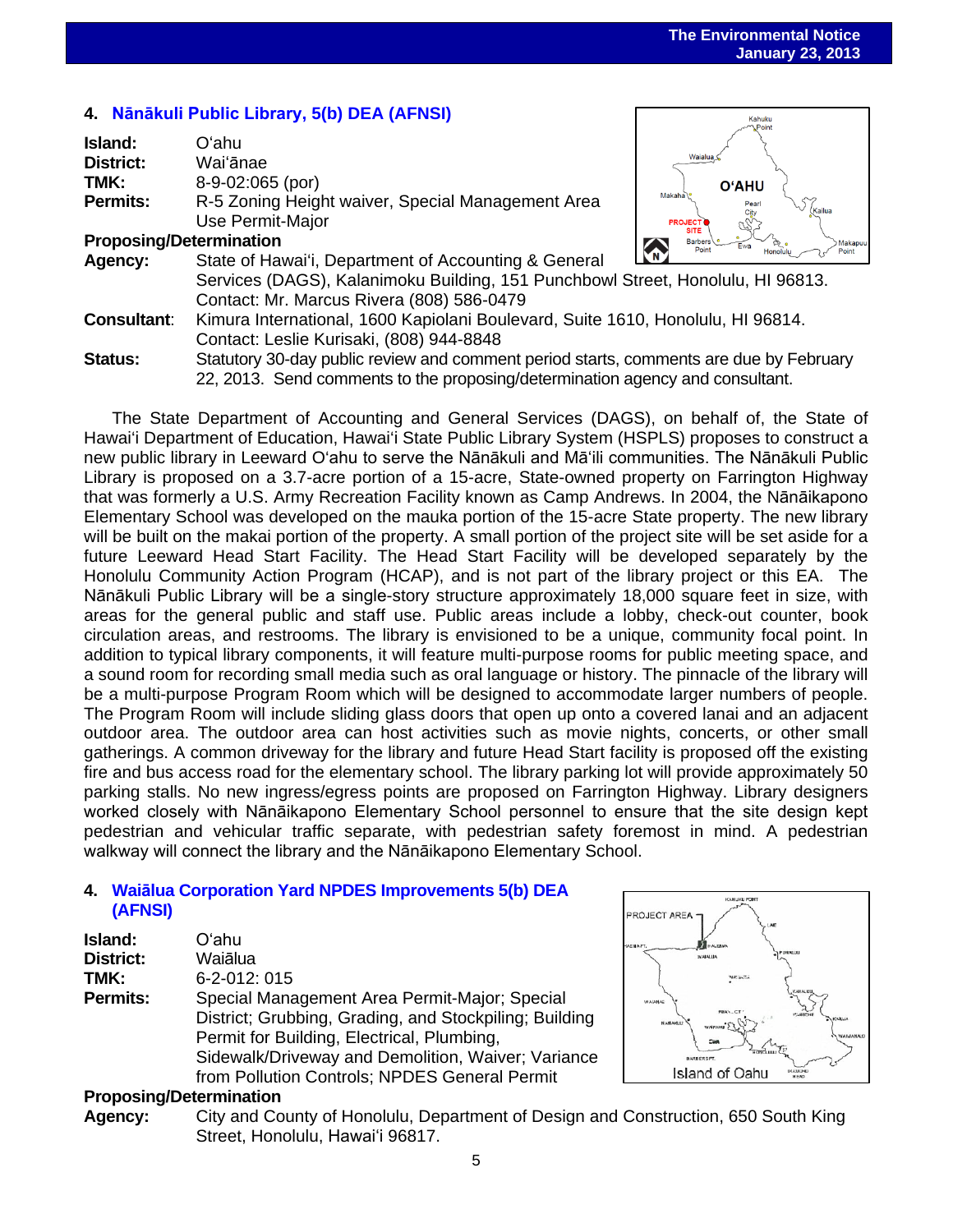# **Consultant**: Gerald Park Urban Planner, 95-595 Kaname'e Street #324, Mililani, HI 96789. (808) 625-9626

**Status:** Statutory 30-day public review and comment period starts, comments are due by February 22, 2013. Send comments to the proposing/determination agency and consultant.

Construction will temporarily raise fugitive dust and equipment emissions. Construction noise will be audible during site work and diminish as the buildings are erected and fitted with equipment. Site work will expose soil thus creating opportunities for erosion (fugitive dust and suspended sediment in construction related runoff). Best Management Practices (BMPS) for erosion and drainage control during construction will be incorporated into grading plans for the proposed improvements. Should excavation unearth subsurface archaeological sites, artifacts, or cultural deposits, work in the immediate area will cease and the proper authorities notified for disposition of the finds*.* The proposed improvements support the City's actions to maintain compliance with the National Pollutant Discharge Elimination System (NPDES) program. The basis of the improvements is through the management of storm water runoff and minimizing its exposure to pollutants and spreading through the environment. The wash water system will minimize the potential for introducing waste material into the environment. Solids and petroleum based constituents will be removed by filter media prior to entering the disposal field. Water from the separator will be filtered before percolating into the ground. Collected solids and oil and sludge will be removed as needed. Wash water from both facilities will flow into a closed treatment system preventing contact with storm water, streams, or other bodies of water. A package recycled water treatment system will generate wash water thus minimizing the use of water in the washing process. An expanded detention basin will capture and release runoff generated by the proposed improvements with capacity to contain runoff from other parts of the corporation yard. Land use controls for Hale'iwa town should not be affected. The proposed improvements are confined to the Waiālua Corporation Yard which is within the Community Growth Boundary for the town and the will not deviate from the design standards of the Hale'iwa Special District. One of the three proposed structures will exceed the allowable building height of the zoning district and a height waiver will be requested. The structures will not be visible from Emerson Road and Kamehameha Highway. Some residents on the east and west sides of the corporation yard will notice visual changes when the structures are erected.

# **NATIONAL ENVIROMENTAL POLICY ACT (NEPA)**

## **Island:** Kaua'i **District:** Kōloa<br>**TMK:** (4) 2-7 **TMK:** (4) 2-7-003: 002 (por.) and 014, and 2-8-006: 026 and 027<br>**Permits:** State Department of Health (DOH) National Pollutant Disch **Permits:** State Department of Health (DOH) National Pollutant Discharge Elimination System (NPDES) Permit; State DOH Community Noise Permit; State Department of Land and Natural Resources (DLNR) Commission on Water Resource Management Stream Channel Alteration Permit (SCAP); County of Kaua'i Department of Public Works (DPW) Compliance with Ordinance No. 831 (County of Kaua'i Flood Plain Management Ordinance); County of Kaua'i DPW Grubbing and Grading Permit; and County of Kaua'i DPW Road Permit **Proposing Agency:** County of Kaua'i, Department of Public Works, 4444 Rice Street, Suite 175, Līhu'e, HI 96766-1340. Contact: Wallace Kudo, (808) 241-4891 **Approving Agency:** U.S. Department of Transportation, Federal Highway Administration, P.O. Box 50206 300 Ala Moana Boulevard, Room 3-306, Honolulu, HI 96850. Contact Person: Mr. Pat Phung, (808) 541-2700, ext. 2305

## **[Northern Leg of the Western Bypass Road, Kaua'i,](http://oeqc.doh.hawaii.gov/Shared%20Documents/EA_and_EIS_Online_Library/NEPA%20and%20Other%20Documents/2013-01-23-NEPA-Nothern-Leg-of-Western-Bypass-Road.pdf) NEPA EA-FONSI**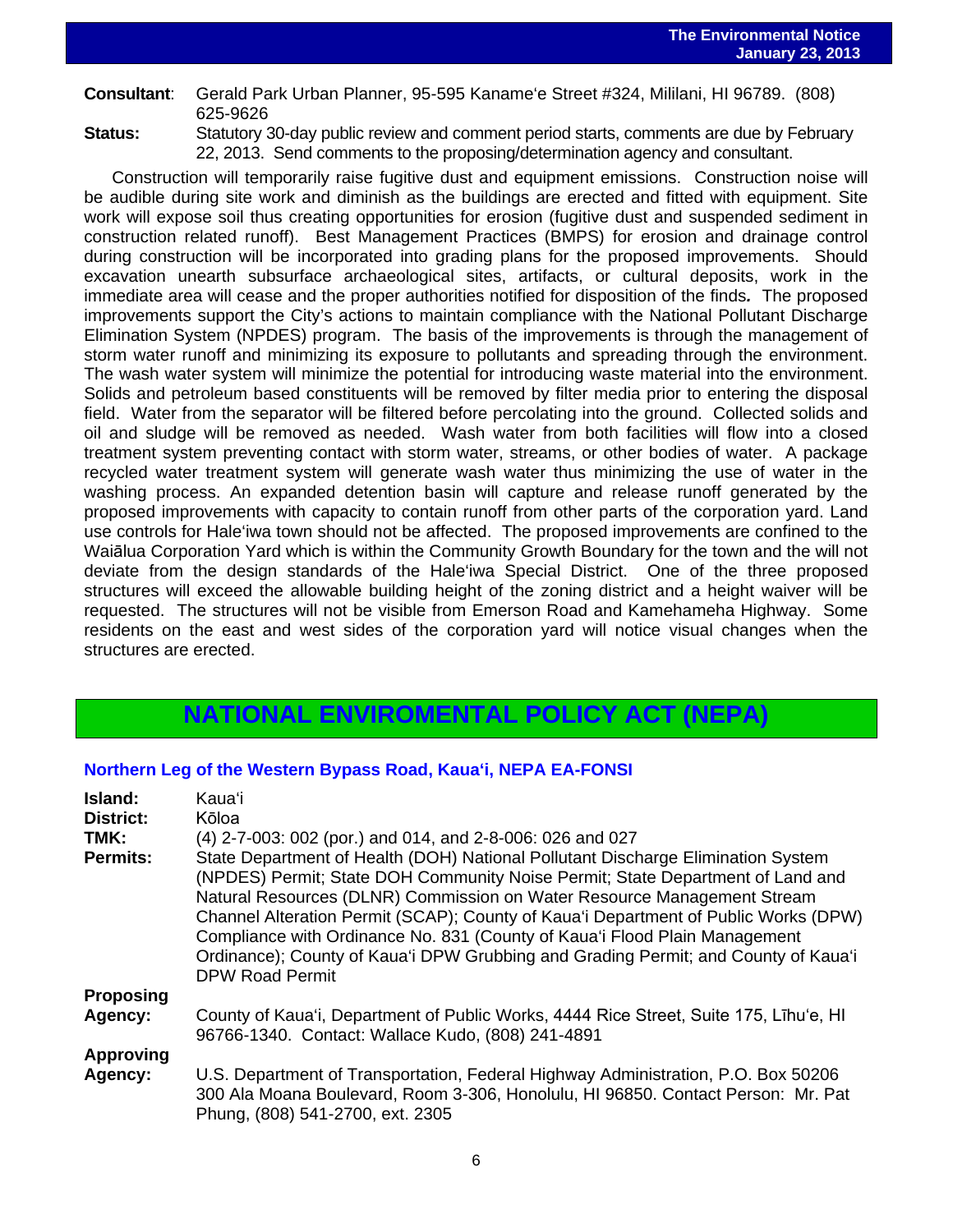**Consultant:** Wilson Okamoto Corporation, 1907 South Beretania Street, Suite 400, Honolulu, HI 96826. Contact: Earl Matsukawa, (808) 946-2277

Pursuant to the National Environmental Policy Act (NEPA) of 1969, as amended, (Pub. L. 91-190, 42 U.S. Code 4321-4347), Council on Environmental Quality (CEQ) Regulations for Implementing the Procedural Provisions of NEPA, (40 Code of Federal Regulations (CFR) 1500-1508), and 23 CFR Part 771, Environmental Impact and Related Procedures, the U.S. Department of Transportation, Federal Highway Administration (FHWA) provides notice that an Environmental Assessment (EA) has been prepared and evaluated, and that a Finding of No Significant Impact (FONSI) has been issued for the Northern Leg of the Western Bypass Road project (Proposed Action) located in the Kōloa District, Island of Kaua'i. The Proposed Action involves the County of Kaua'i Department of Public Works' (DPW) development of the Northern Leg segment of the existing Western Bypass Road (Ala Kalanikaumaka) from its terminus at Kōloa Road north to Maluhia Road at its intersection with Ala Kinoiki (Eastern Bypass Road), a distance of approximately 0.4-mile. The purpose of the Proposed Action is to alleviate traffic congestion and improve traffic flow and circulation within Kōloa Town. The Northern Leg would be the final road link between the Western Bypass Road and Ala Kinoiki (Eastern Bypass Road), the two major north-south collector roadways, and will facilitate traffic operating conditions and circulation in the Kōloa-Po'ipū area. The Proposed Action will also implement the recommendations of the various State and County transportation and land use planning documents that have identified the need for this road link. Initially, the Northern Leg is planned to be a two-lane, twoway roadway based on current and projected traffic conditions to Year 2035. Ultimately, the Northern Leg is planned to be widened to a four-lane, two-way roadway, the implementation of which would depend on future traffic operating conditions in the area. This EA assesses the Northern Leg as a twolane roadway. The Northern Leg will include two 12-foot wide travel lanes; an approximately 520-foot long, 64-foot wide bridge; eight-foot wide paved shoulders along both sides of the road which will also accommodate shared bicycle/pedestrian use; and street lighting within a 150-foot wide right-of-way. The southern segment of the existing two-lane 'Ōma'o Road will also be realigned to intersect with the Northern Leg, near its southern end. The Proposed Action will not have any significant impacts on the human environment. Consultations required under Section 7 of the Endangered Species Act of 1973, as amended, and Section 106 of the National Historic Preservation Act of 1966 have been conducted and concluded. The Proposed Action is consistent with the enforceable policies of the Hawai'i Coastal Zone Management (CZM) Program, and has complied with the Farmland Protection Policy Act (FPPA). The proposed bridge improvements will be designed and constructed in full compliance with the construction and development standards of the County of Kaua'i's Flood Plain Management Ordinance No. 831, enacted in accordance with the National Flood Insurance Program pursuant to the National Flood Insurance Act of 1968 (Pub. L. 90-440 and 91-152), as amended, and the Flood Disaster Protection Act of 1973 (Pub. L. 93-234). A separate EA (November 2010) prepared pursuant to Chapter 343, Hawai'i Revised Statutes, and Title 11, Chapter 200, Hawai'i Administrative Rules, State Department of Health, and a FONSI determination was issued by the County DPW, the Approving Agency, and published in the November 23, 2010 publication of the State Office of Environmental Quality Control's *The Environmental Notice*. Based on the findings of the NEPA EA, sufficient evidence and analysis is present to determine that an Environmental Impact Statement (EIS) is not required. The EA and FONSI addressing the Proposed Action is on file and may be reviewed at: 1) U.S. Department of Transportation, Federal Highway Administration, PJKK Federal Building, 300 Ala Moana Boulevard, Room 3-306, Honolulu, HI 96850; Attention: Mr. Pat Phung, (808) 541-2700, extn. 2305; 2) State of Hawai'i Department of Transportation, Highways Division, 601 Kamokila Boulevard, Room 609, Kapolei, HI 96707; Attention: Mr. Marshall Ando, (808) 692-7559; 3) State of Hawai'i Department of Transportation, Highways Division, Kaua'i District, 1720 Haleukana Street, Līhu'e, HI 96766; Attention: Mr. Stanford Iwamoto, (808) 241-3000; and, 4) County of Kaua'i Department of Public Works, 4444 Rice Street, Suite 175, Līhu'e, HI 96766, Attention: Mr. Wallace Kudo, (808) 241-4891.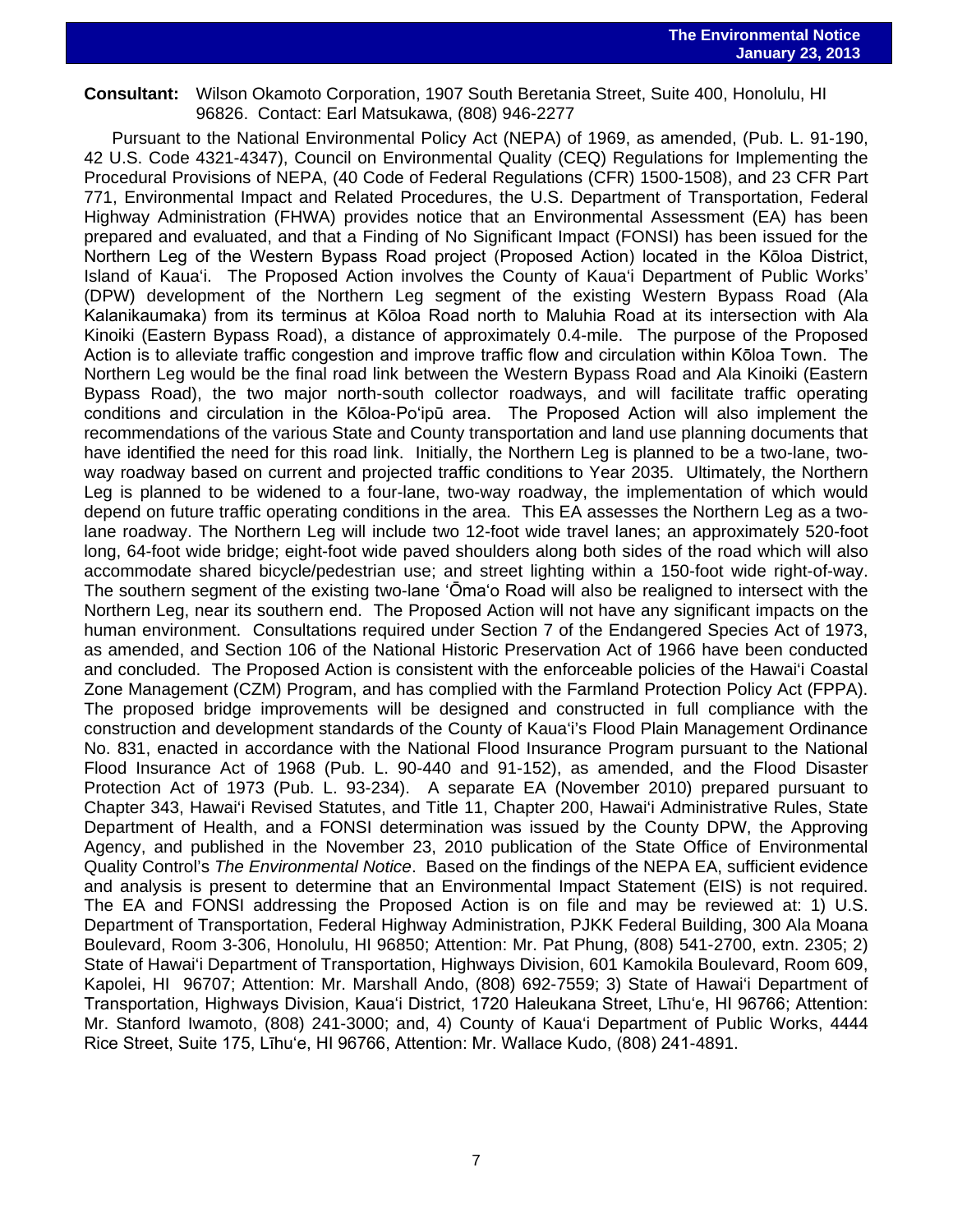# $\overline{\phantom{a}}$ **ENVIRONMENTAL COUNCIL**

The Environmental Council has a tentative meeting scheduled for Thursday, February 21, 2013. Please go to the Stat[e Calendar](http://calendar.ehawaii.gov/calendar/html/event) website six days prior to the meeting date to review the agenda. For more information, contact the Council at [oeqchawaii@doh.hawaii.gov](mailto:oeqchawaii@doh.hawaii.gov) or call 586-4185.

# **COASTAL ZONE MANAGEMENT NOTICES**

*Special Management Area (SMA) Minor Permits*

The SMA Minor permits below have been approved (HRS 205A-30). For more information, contact the county/state Planning Department. Honolulu (768-8014); Hawaiʻi (East Hi, 961-8288; West Hi, 323-4770); Kauaʻi (241-4050); Maui (270-7735); Kakaʻako or Kalaeloa Community Development District (587-2841).

| <b>Location (TMK)</b>                                                        | <b>Description (File No.)</b>                                                                                             | <b>Applicant/Agent</b>                                |
|------------------------------------------------------------------------------|---------------------------------------------------------------------------------------------------------------------------|-------------------------------------------------------|
| Hawai'i: South Kohala (6-9-007: 014)                                         | Allow Existing and Additional Telecommunication<br>Facility on the Rooftop of the Hilton Waikoloa<br>Village (SMM 12-253) | <b>AT&amp;T Wireless</b>                              |
| Kaua'i: Kukui'ula (2-6-011: 013, 014, 015)                                   | Existing Rockwall Removal, Beach sand<br>Replenishment, and Roadside Boulder Placement<br>(SMA(M)-2013-11)                | Kukui'ula Development Co. (Hawai'i)<br>LLC.           |
| Kaua'i: Moloa'a (4-9-013: 026)                                               | Grading Involving Site Improvements (SMA(M)-<br>$2013 - 12$                                                               | Koohio Realty Trust                                   |
| Kaua'i: Po'ipū (2-8-017: 001)                                                | Beach Sand nourishment at Po'ipū Beach Park<br>$(SMA(M)-2013-13)$                                                         | Department of Parks & Recreation,<br>County of Kaua'i |
| Kaua'i: Po'ipū (2-8-017: 013, 014, 023, 024; 2-<br>8-018: 030; 2-8-022: 010) | Construction of Perimeter rock Wall, Approximately<br>4' High, Along Po'ipū & Ho'owili Roads (SMA(M)-<br>$2013 - 14$      | Department of Parks & Recreation,<br>County of Kaua'i |
| Maui: Lahaina (4-3-006: 012)                                                 | Makani Sands Seawall Repair (SM2 20120079)                                                                                | James Chamberland                                     |
| Maui: Paia (3-8-001: 048)                                                    | Iwado-Kealakai Subdivision (SM2 20120107)                                                                                 | Jeannette Iwado                                       |
| Maui: Haiku (2-9-007: 074)                                                   | Grid-Tied PV System-Carport Structure (SM2<br>20120129)                                                                   | <b>Cheryl Vrieling</b>                                |
| Maui: Lahaina (4-6-001: 010)                                                 | Lahaina Library Reopening and Blessing (SM2<br>20120137)                                                                  | Rotary Club of Lahaina                                |
| Maui: Wailea (2-1-023: 005)                                                  | Apartment Alteration: Unit 1702 (SM2 20120152)                                                                            | Satish K. Gholkar                                     |
| Maui: Kahului (3-7-002: 017)                                                 | Potable Taco Truck (SM2 20120154)                                                                                         | Eryck Quesada                                         |
| Maui: Huelo (2-9-007: 076)                                                   | Install Water Catchment System (SM2 20120155)                                                                             | Lester & Carleen Wong                                 |
| Maui: Lahaina (4-6-008: 006)                                                 | 2013-(12) Fun Community Events (SM2 20120156)                                                                             | Lahaina Town Action Committee                         |
| Maui: Kihei (3-9-006: 004)                                                   | Main Dwelling Additional/Alteration (SM2<br>20120157)                                                                     | Melott, Stanley Edward                                |
| Maui: Lahaina (4-3-003:109)                                                  | Restaurant Interior Alteration (SM2 20120158)                                                                             | Jeremy W. Stoddart                                    |
| Maui: Kihei (3-9-006: 004)                                                   | Main Dwelling Additional/Alteration (SM2<br>20120159)                                                                     | Melott, Stanley Edward                                |
| Maui: Lahaina (4-6-031: 018)                                                 | Interior Remodeling (SM2 20120160)                                                                                        | George & Jeanne Emmett                                |
| Maui: Lahaina (4-3-010: 009)                                                 | Fortify Sand Bag Wall (SM2 20130001)                                                                                      | Allana Buick & Bers - Joseph<br>Higgins               |
| Maui: Lahaina (4-4-001: 060)                                                 | Beachside Bistro Food Truck (SM2 20130002)                                                                                | Byrd, Teri                                            |
| Maui: Kaunakakai (5-3-007: 039)                                              | Predator Exclusion Fences (SM6 20120009)                                                                                  | Nene O Moloka'i                                       |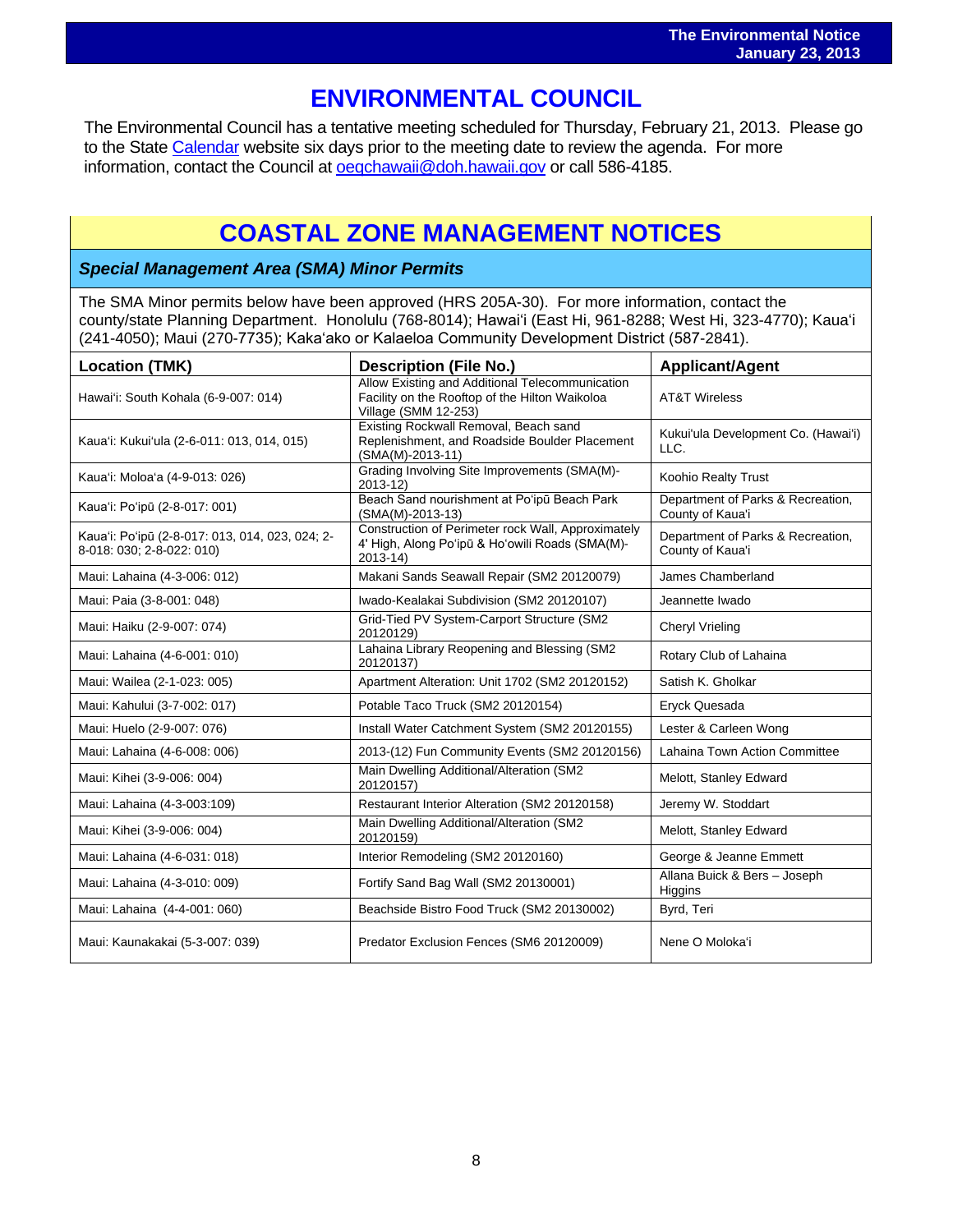# l **SHORELINE NOTICES**

## *Shoreline Certifications and Rejections*

The shoreline notices below have been proposed for certification or rejection by DLNR (HRS 205A-42 and HAR 13-222-26). Any person or agency who wants to appeal shall file a notice of appeal in writing with DLNR no later than 20 calendar days from the date of this public notice. Send the appeal to the Board of Land and Natural Resource, 1151 Punchbowl Street, Room 220, Honolulu, HI 96813.

| File No.      | <b>Proposed/Rejected</b>                   | Location                                                                                                                                                                                                                                                                                                             | <b>Applicant/Owner</b>                                  | <b>TMK</b>                 |
|---------------|--------------------------------------------|----------------------------------------------------------------------------------------------------------------------------------------------------------------------------------------------------------------------------------------------------------------------------------------------------------------------|---------------------------------------------------------|----------------------------|
| OA-1494       | Proposed Shoreline<br>Certification        | Unit A of "61-637 Kamehameha Highway" as<br>shown on Condominium Map 4869 situate at<br>Kawailoa, Waialua, Oahu<br>Address: 61-237 Kamehameha Highway<br>Unit A<br>Purpose: Building setback requirement                                                                                                             | Jaime F. Alimboyoguen/<br>Douglas Giannetti             | 6-1-003:024<br>& 042 CPR 1 |
| OA-1503       | <b>Proposed Shoreline</b><br>Certification | Lot 426 as shown on Map 79 and Lot 7307<br>as shown on Map 602 of Land Court<br>Application 1069 situate at Honouliuli, Ewa,<br>Oahu<br>Address: Malakole Street and Kaiholo Street<br>Purpose: Obtain permits to construct portion<br>of drainage channel                                                           | Aina Nui Corporation/<br>James Campbell<br>Company, LLC | 9-1-014:002<br>9-1-074:036 |
| MA-520        | Proposed Shoreline<br>Certification        | Lot 16 Kahana Sunset Beach Lots situate at<br>Alaeloa and Honokaena, Lahaina, Maui<br>Address: 35 Papaua Place<br>Purpose: Renovation to existing single family<br>residence                                                                                                                                         | Marc Taron/ Bob & Mo<br>Hole                            | 4-3-007:016                |
| MA-510        | Rejection                                  | Lot 8-A of the Puunoa Subdivision No. 2<br>being portions of Royal Patent 1174, Land<br>Commission Award 352, Apana 6 to Serang<br>Alias Lani and Grant 8664, Apana 2 to<br>Pioneer Mill Co. situate at Kainehe, Lahaina,<br>Maui<br>Address: 1047 Front Street<br>Purpose: County requirement for permit<br>process | Akamai Land Surveying,<br>Inc./ Paul D. Gossman         | 4-5-003:026                |
| <b>HA-454</b> | Withdrawal                                 | Portion of R.P. 7819, L.C. Aw. 8559-B, Ap. 8<br>to W.C. Lunalilo situate at Puapuaa 2 <sup>nd</sup> ,<br>North Kona, Island of Hawai'i<br>Address: 71-6126 Alii Drive<br>Purpose: Obtain County permits                                                                                                              | Wes Thomas<br>Associates/ Jeffrey and<br>Janet Iverson  | 7-5-020:020                |
| OA-1494       | <b>Proposed Shoreline</b><br>Certification | Unit A of "61-637 Kamehameha Highway" as<br>shown on Condominium Map 4869 situate at<br>Kawailoa, Waialua, Oahu<br>Address: 61-237 Kamehameha Highway<br>Unit A<br>Purpose: Building setback requirement                                                                                                             | Jaime F. Alimboyoguen/<br>Douglas Giannetti             | 6-1-003:024<br>& 042 CPR 1 |
| OA-1503       | Proposed Shoreline<br>Certification        | Lot 426 as shown on Map 79 and Lot 7307<br>as shown on Map 602 of Land Court<br>Application 1069 situate at Honouliuli, Ewa,<br>Oahu<br>Address: Malakole Street and Kaiholo Street<br>Purpose: Obtain permits to construct portion<br>of drainage channel                                                           | Aina Nui Corporation/<br>James Campbell<br>Company, LLC | 9-1-014:002<br>9-1-074:036 |

# **FEDERAL NOTICES**

## 1. **[Kalaupāpā Federal Advisory Commission Meeting on February 01, 2013](http://www.gpo.gov/fdsys/pkg/FR-2013-01-08/pdf/2013-00062.pdf)**

The National Park Service (NPS) has given notice that the Kalaupāpā Federal Advisory Commission will meet on February 01, 2013, at McVeigh Social Hall in Kalaupāpā National Historical Park at 9:00 A.M. (Hawai'i Standard Time). For more information please click on the link in the title of this notice above, or call (808) 567-6802, extension 1100 (see 78 F.R. 3914, January 16, 2013).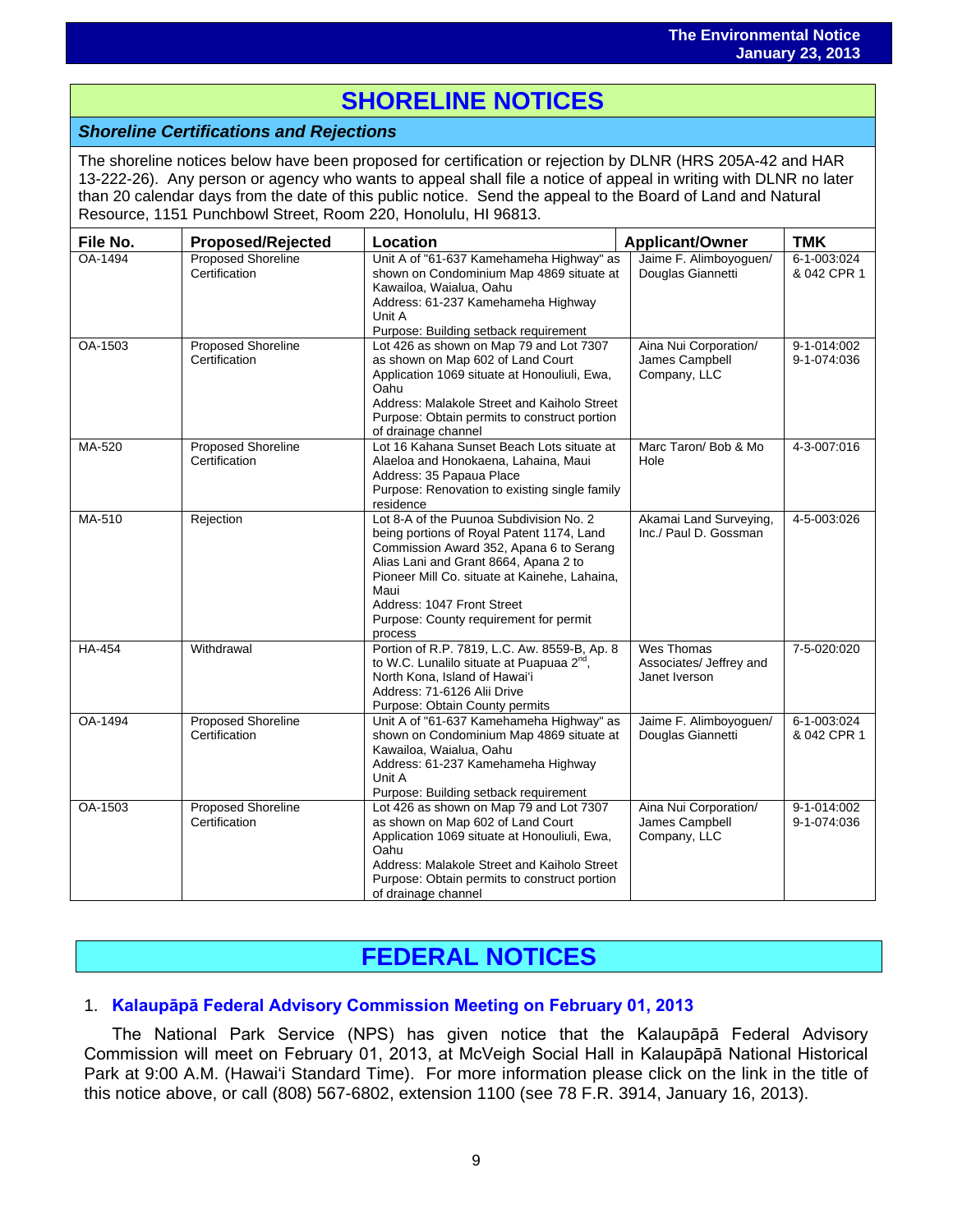# 2. **[Marine Mammal Permit Amendments 14451, 14353, and 13846](http://www.gpo.gov/fdsys/pkg/FR-2013-01-15/pdf/2013-00612.pdf)**

The National Marine Fisheries Service has given notice that Joseph Mobley, Jr., University of Hawai'i at Mānoa, 2528 McCarthy Mall, Honolulu, Hawai'i 96822; Ann Zoidis, Cetos Research Organization, 33 Echo Avenue, Suite 5, Oakland, California 94611; and Jim Darling, Ph.D., Whale Trust, P.O. Box 384, Tofino, BC V0R2Z0, Canada, have respectively applied for amendments to Scientific Research Permits 14451, 14353, and 13846. For further information, please contact Kristie Bead or Carrie Hubard at (301) 427-8401 (see, 78 F.R. 2955, January 15. 2013).

## 3. **[Findings of Failure to Submit a Complete State Implementation Plan for Section 110\(a\)](http://www.gpo.gov/fdsys/pkg/FR-2013-01-15/pdf/2013-00566.pdf)  [Pertaining to the 2008 Ozone National](http://www.gpo.gov/fdsys/pkg/FR-2013-01-15/pdf/2013-00566.pdf) Ambient Air Quality Standard**

The U. S. Environmental Protection Agency has found that 28 states (including Hawai'i), the District of Columbia and the Commonwealth of Puerto Rico have not made complete state implementation plan submissions to address certain state implementation plan elements as required by the Clean Air Act. The effective date of this rule is February 14, 2013 (see, 78 F.R. 2882, January 15, 2013).

#### 4. **Nominations [to the Marine Fisheries Advisory Committee](http://www.gpo.gov/fdsys/pkg/FR-2013-01-15/pdf/2013-00612.pdf)**

The National Marine Fisheries Service has given notice that nominations are being sought for an appointment by the Secretary of Commerce to fill one vacancy on the Marine Fisheries Advisory Committee beginning in the Spring of 2013. Nominations should be sent to Dr. Mark Holliday, Executive Director, Marine Fisheries Advisory Committee, Office of Policy, NMFS F-14451, 1315 East-West Highway, Silver Spring, MD 20910. For more information please contact Dr. Holliday at (301) 427-8004, or by email at [Mark.Holliday@noaa.gov](mailto:Mark.Holliday@noaa.gov) (see, 78 F.R. 2255, January 10, 2013).

#### 5. **[Notice of Lodging of Proposed Consent Decree under the Oil Pollution Act](http://www.gpo.gov/fdsys/pkg/FR-2013-01-08/pdf/2013-00062.pdf)**

The Department of Justice lodged a proposed consent decree on December 21, 2012, with the United States District Court for the District of Hawai'i in *United States and the State of Hawaiʻi v. Cape Flattery Limited et alia*, Civil Action No. 12-00693JMR-BMK. The publication of this notice opens a period for public comment on the consent decree. During the public comment period, the consent decree may be examined and downloaded at this Department of Justice website: [http://www.usdoj.gov/enrd/Consent\\_Decrees.html.](http://www.usdoj.gov/enrd/Consent_Decrees.html) Comments should be addressed to the Assistant Attorney General, Environment and Natural Resources Division, and should refer to *United States and the State of Hawaiʻi v. Cape Flattery Limited et alia, D. J. Ref. No. 90-5-1-1-10600*. All comments must be submitted no later than thirty days after the publication date of this notice (January 08, 2013). Comments may be submitted either by email or by mail: [pubcomment-ees.ernrd@usdoj.gov,](mailto:pubcomment-ees.ernrd@usdoj.gov) or Assistant Attorney General, U. S. DOJ-ENRD, P.O. Box 7611, Washington D.C. 20044-7611 (see, 78 F.R. 1252, January 08, 2013).

## 6. **[Taking Marine Mammals Incidental to Hydrographic Surveys](http://www.gpo.gov/fdsys/pkg/FR-2013-01-08/pdf/2013-00135.pdf)**

The National Marine Fisheries Service (NMFS) has given notice that it has received a request from the NOAA Office of Coast Survey (OCS) for authorization to take small numbers of marine mammals incidental to conducting hydrographic surveys over the course of five years from the date of issuance. NMFS invites information, suggestions and comments on OCS's application and request. Comments should be sent to P. Michael Payne, Chief, Permits and Conservation Division, Office of Protected Resources, National Marine Fisheries Service, 1315 East-West Highway, Silver Spring, MD 20910- 3225. The mailbox address for providing email comments is [ITP.Laws@noaa.gov.](mailto:ITP.Laws@noaa.gov) For more information contact Ben Laws, Office of Protected Resources, NMFS at (301) 427-8401 (see 78 F.R. 1205, January 08, 2013).

## 7. **Changes in Flood Hazard Determinations**

The Department of Homeland Security, Federal Emergency Management Agency (FEMA) has given notice of changes in flood hazard determinations. These flood hazard determinations become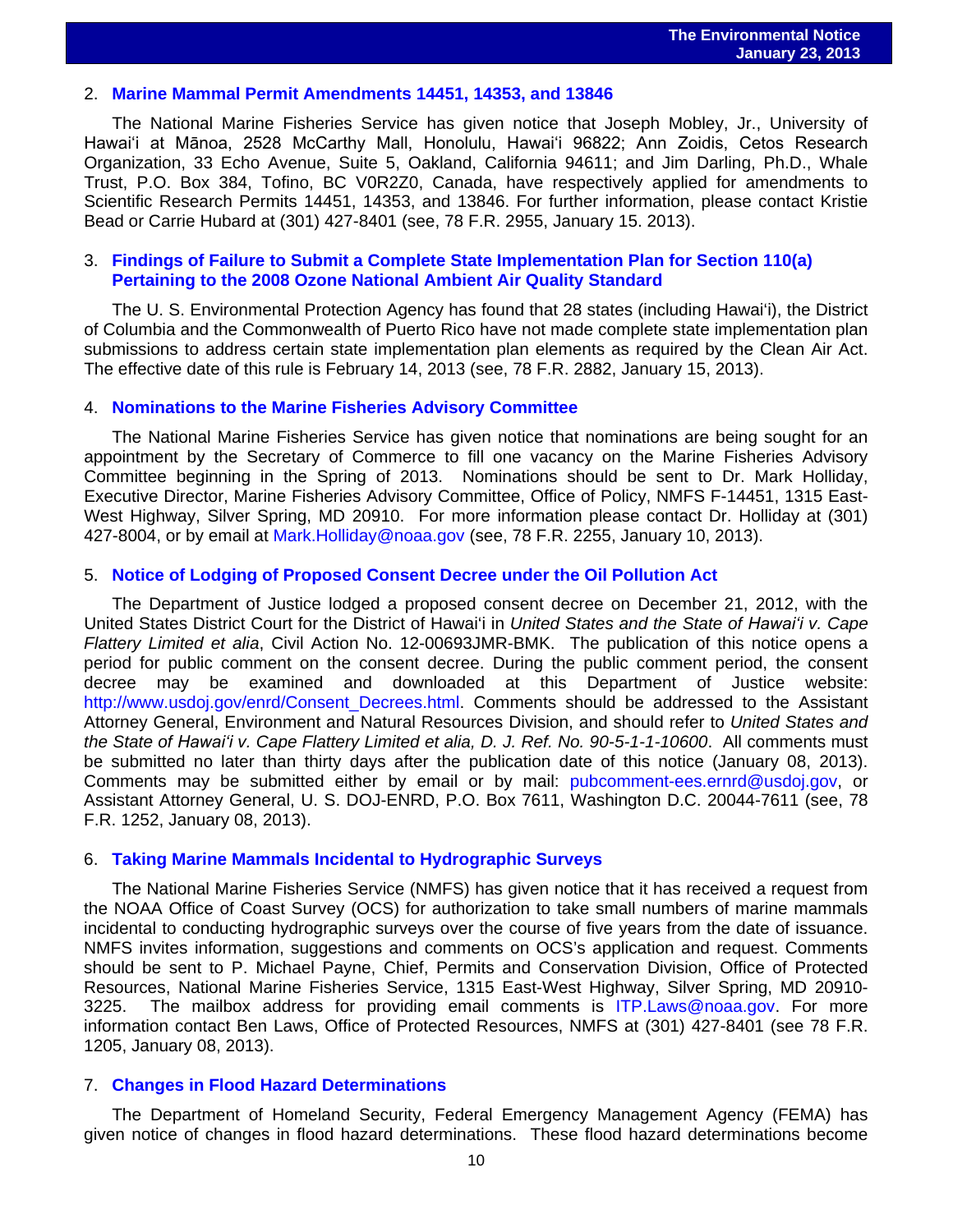effective on the dates listed below and revised the FIRM panels and FIS report in effect prior to this determination for the listed communities.

- State/County: County of Hawai'i, State of Hawai'i
- Location/Case No.: Unincorprated areas of Hawai'i County [\(12-09-1607P\)](http://www.r9map.org/Docs/12-09-1607P-155166-102IAC.pdf)
- Chief Executive Officer: Mayor William P. Kenoi, 25 'Aupuni Street, Suite 2603, Hilo, Hawai'i 96720
- Community Map Repository: Department of Public Works, 101 Pauahi Street, Suite 7, Hilo, Hawai'i 96720
- Online location of Letter of Map Revision: [http://www.r9map.org/Docs/12-09-1607P-155166-](http://www.r9map.org/Docs/12-09-1607P-155166-102IAC.pdf) [102IAC.pdf.](http://www.r9map.org/Docs/12-09-1607P-155166-102IAC.pdf)
- Effective date of modification: March 04, 2013
- Community No.: 155166 (see 78 F.R. 755, January 04, 2013).
- State/County: City and County of Honolulu, State of Hawai'i
- Location/Case No.: City and County of Honolulu, [\(12-09-1556P\)](http://www.r9map.org/Docs/12-09-1556P-150001-102IAC.pdf)
- Chief Executive Officer: Mayor Peter Carlisle, 530 South King Street, Room 300, Honolulu, Hawai'i 96813
- Community Map Repository: Department of Planning and Permitting, 650 South King Street, Honolulu, Hawai'i 96813
- Online location of Letter of Map Revision: [http://www.r9map.org/Docs/12-09-1556P-150001-](http://www.r9map.org/Docs/12-09-1556P-150001-102IAC.pdf) [102IAC.pdf.](http://www.r9map.org/Docs/12-09-1556P-150001-102IAC.pdf)
- Effective date of modification: November 12, 2012
- Community No.: 155001 (see 77 F.R. 73475, December 10, 2012).

## 8. **Meetings for Nā [Hoa Pili O Kaloko-Honokohau National Historical Park Advisory](http://www.gpo.gov/fdsys/pkg/FR-2013-01-08/pdf/2013-00062.pdf)  [Commission](http://www.gpo.gov/fdsys/pkg/FR-2013-01-08/pdf/2013-00062.pdf)**

The National Park Service (NPS) has given notice that the Nā Hoa Pili O Kaloko-Honokohau National Historical Park Advisory Commission will meet on: February 22, 2013; May 17, 2013; August 23, 2013; and, November 08, 2013. All meetings will begin at 11:00 A.M. Hawaiian Standard Time. For more information and agendas please click on the link in the title for this notice above. For more information, contact Superintendent Kathleen Billings, Kaloko-Honokohau National Historical Park, 73- 4786 Kanalani Street, No. 14, Kailua-Kona, Hawaiʻi 96740, telephone (808) 329-6881 (see 77 F.R. 77091, December 31, 2012).

## 9. **[Protection of Stratospheric Ozone: The 2013 Critical Use Exemption From the Phaseout of](http://www.gpo.gov/fdsys/pkg/FR-2013-01-08/pdf/2013-00062.pdf)  [Methyl Bromide](http://www.gpo.gov/fdsys/pkg/FR-2013-01-08/pdf/2013-00062.pdf)**

The U. S. Environmental Protection Agency (EPA) is proposing uses that qualify for the 2013 critical use exemption. EPA is also proposing to amend the regulatory framework to determine the amount of methyl bromide that may be produced, imported, or supplied from existing pre-phaseout inventory for those uses in 2013. EPA is taking action under the authority of the Clean Air Act to reflect a recent consensus decision taken by the Parties to the Montreal Protocol on Substances that Deplete the Ozone Layer at the Twenty-Third Meeting of the Parties. EPA is seeking comment on the list of critica1 uses and on EPA's determination of the specific amounts of methyl bromide that may be produced and imported, or sold from pre-phaseout inventory for those uses. Comments must be submitted by January 28, 2013. Any party requesting a public hearing must notify by 5:00 P.M., December 19, 2012 (Eastern Standard Time), Jeremy Arling by mail at U. S. Environmental Protection Agency, Stratospheric Protection Division, Stratospheric Program Implementation Branch (6205J), 1200 Pennsylvania Avenue NW, Washington D.C. 20460, or by email at [arling.jeremy@epa.gov](mailto:arling.jeremy@epa.gov) or by telephone at (202) 343-9055. For more information, please click on the link in the title to this notice above or contact Mr. Arling (see, 77 F.R. 74435, December 14, 2012).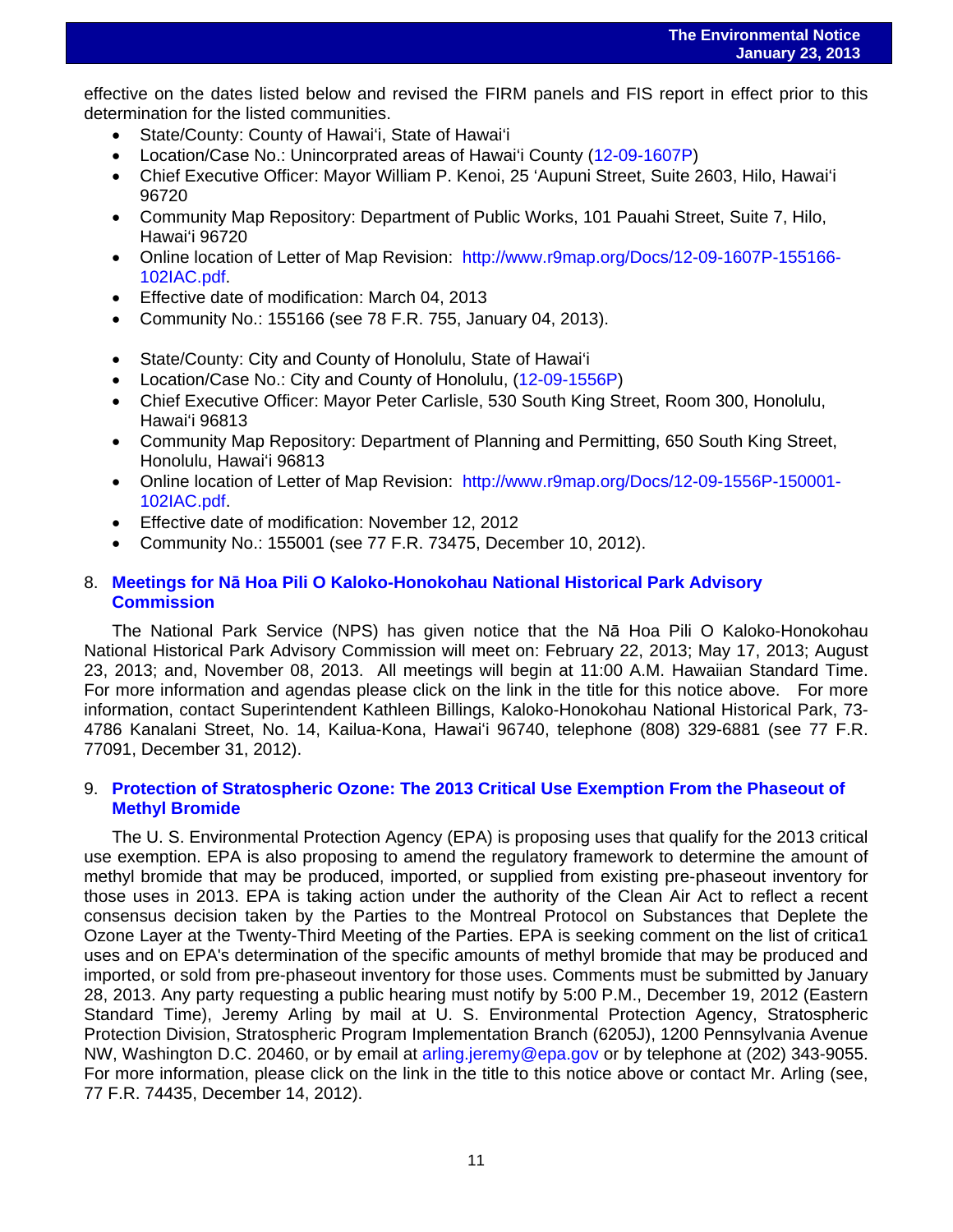# 10. **[Endangered and Threatened Wildlife and Plants: Proposed Listing Determinations for 82](http://www.gpo.gov/fdsys/pkg/FR-2012-12-07/pdf/2012-29350.pdf)  [Reef-Building Coral Species; Proposed Reclassification of](http://www.gpo.gov/fdsys/pkg/FR-2012-12-07/pdf/2012-29350.pdf)** *Acropora palmata* **and** *Acropora cervicornis* **[from Threatened to Endangered](http://www.gpo.gov/fdsys/pkg/FR-2012-12-07/pdf/2012-29350.pdf)**

The National Marine Fisheries Service (NMFS) under the Endangered Species Act (ESA) has completed a comprehensive status review of 82 reef-building corals in response to a petition submitted by the Center for Biological Diversity (CBD) to list the species as either threatened or endangered. The NMFS has determined, based on the best scientific and commercial data available and efforts being made to protect the species, that 12 of the petitioned coral species warrant listing as endangered, 54 coral species warrant listing as threatened, and 16 coral species do not warrant listing as threatened or endangered under the ESA. Comments on this document (identified by NOAA-NMFS-2010-0036) may be submitted electronically, by mail or by telephone facsimile (please refer to details contained the notice by clicking the link in the title of this notice above). For public hearing dates, please click on the link in the title of this notice above. For further information, please contact Chelsey Young, NMFS, Pacific Islands Regional Office at (808) 944-2137 (see 77 F.R. 73220, December 07, 2012).

## 11. **[Taking of Marine Mammals Incidental to Commercial Fishing Operations; False Killer Whale](http://www.gpo.gov/fdsys/pkg/FR-2012-11-29/pdf/2012-28750.pdf)  [Take Reduction Plan](http://www.gpo.gov/fdsys/pkg/FR-2012-11-29/pdf/2012-28750.pdf)**

The National Marine Fisheries Service (NMFS) has issued the final False Killer Whale Take Reduction Plan (FKWTRP) and regulatory measures and non-regulatory measures and recommendations to reduce mortalities and serious injuries of false killer whales in Hawaiʻi-based longline fisheries. For further information contact: Nancy Young, NMFS PIR, [Nancy.Young@noaa.gov,](mailto:Nancy.Young@noaa.gov) Lance Smith, NMFS PIR, [Lance.Smith@noaa.gov](mailto:Lance.Smith@noaa.gov) (see, 77 F.R. 71260, November 29, 2012).